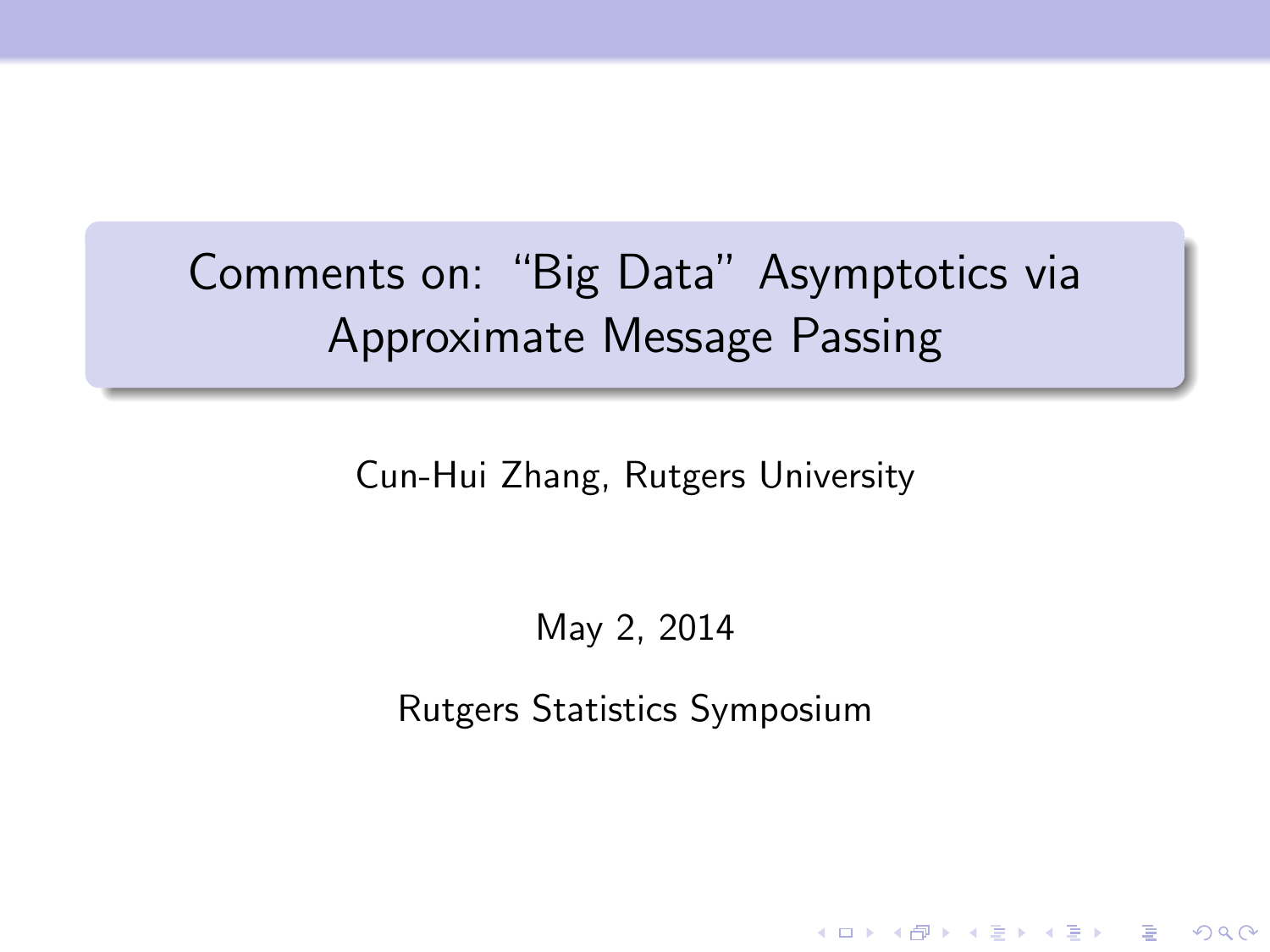Kill two birds with one stone:



K ロ X イロ X K ミ X K ミ X ミ → S V C Y C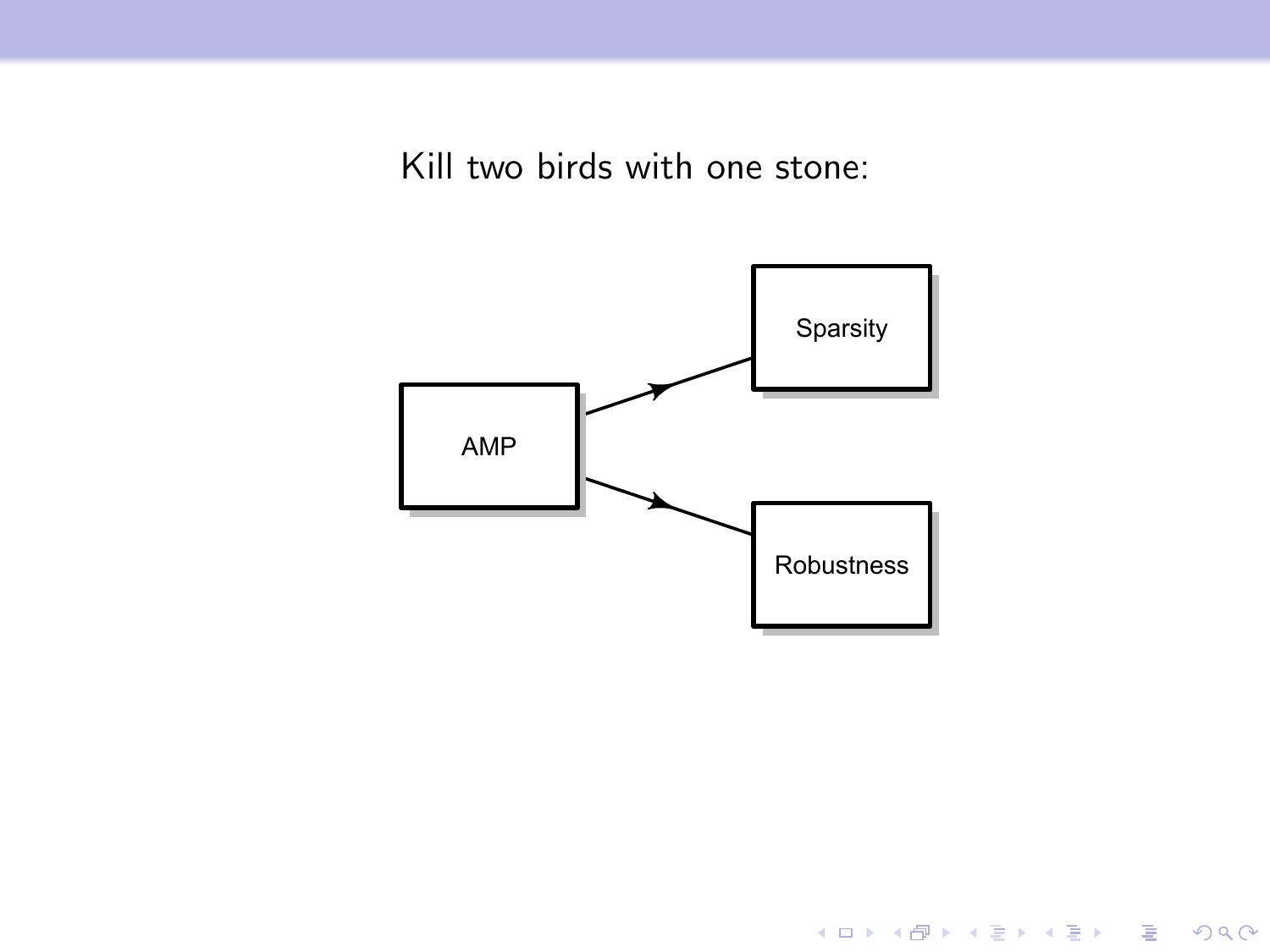• HD M-estimation:  $\psi \to \widetilde{\Psi}$ ,  $F \to \widetilde{F}$ 

K ロ ▶ K @ ▶ K 할 ▶ K 할 ▶ | 할 | 2000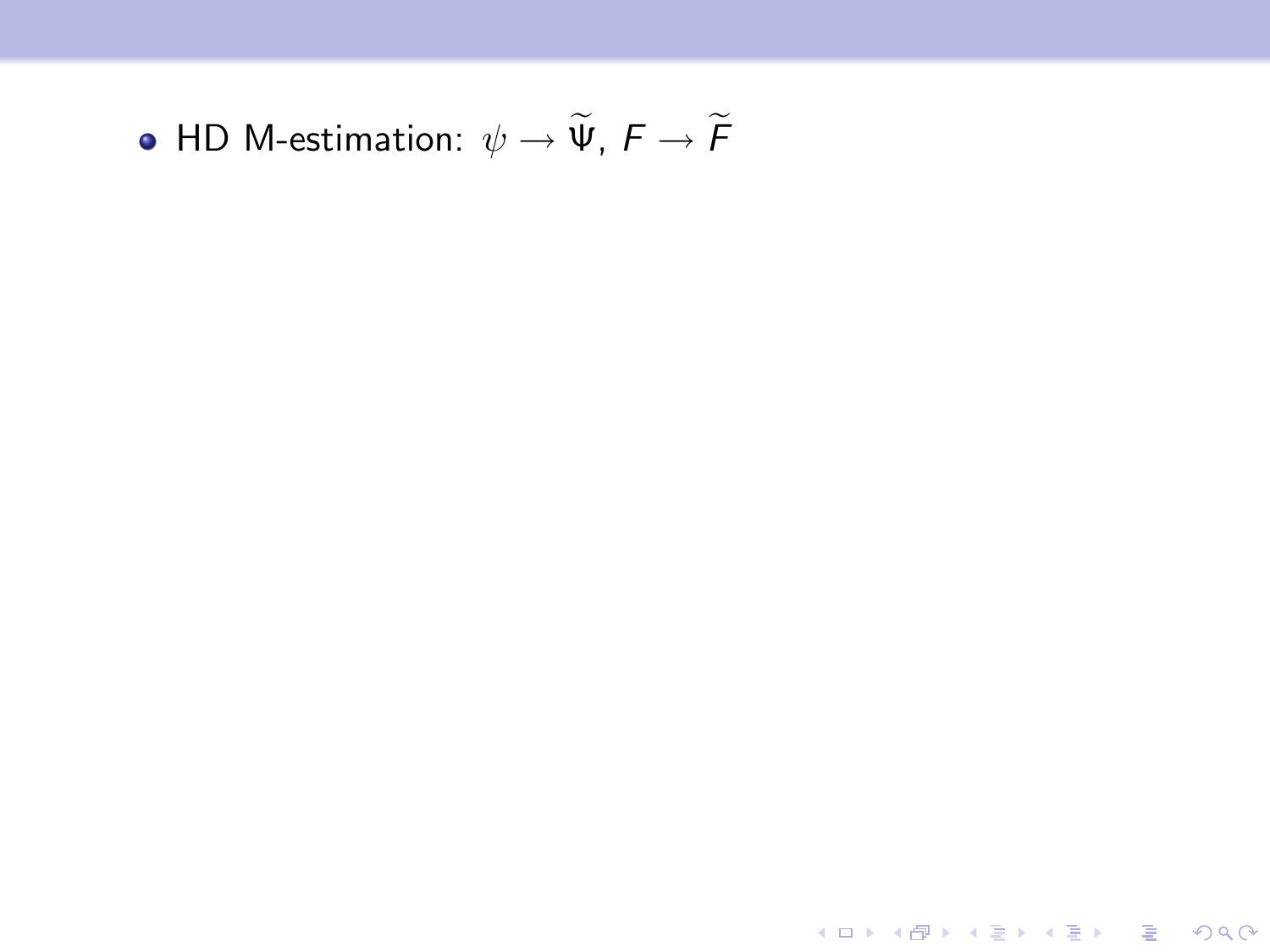- HD M-estimation:  $\psi \to \widetilde{\Psi}$ ,  $F \to \widetilde{F}$
- Robustness:

$$
\widetilde{\Psi}(z)=\Psi(z;b_*)=b_*\psi\bigl(\text{Prox}(z;b_*,\psi)\bigr)
$$

Extra Gaussian noise:

$$
\widetilde{F} = F * N(0, \tau_{\infty}^2)
$$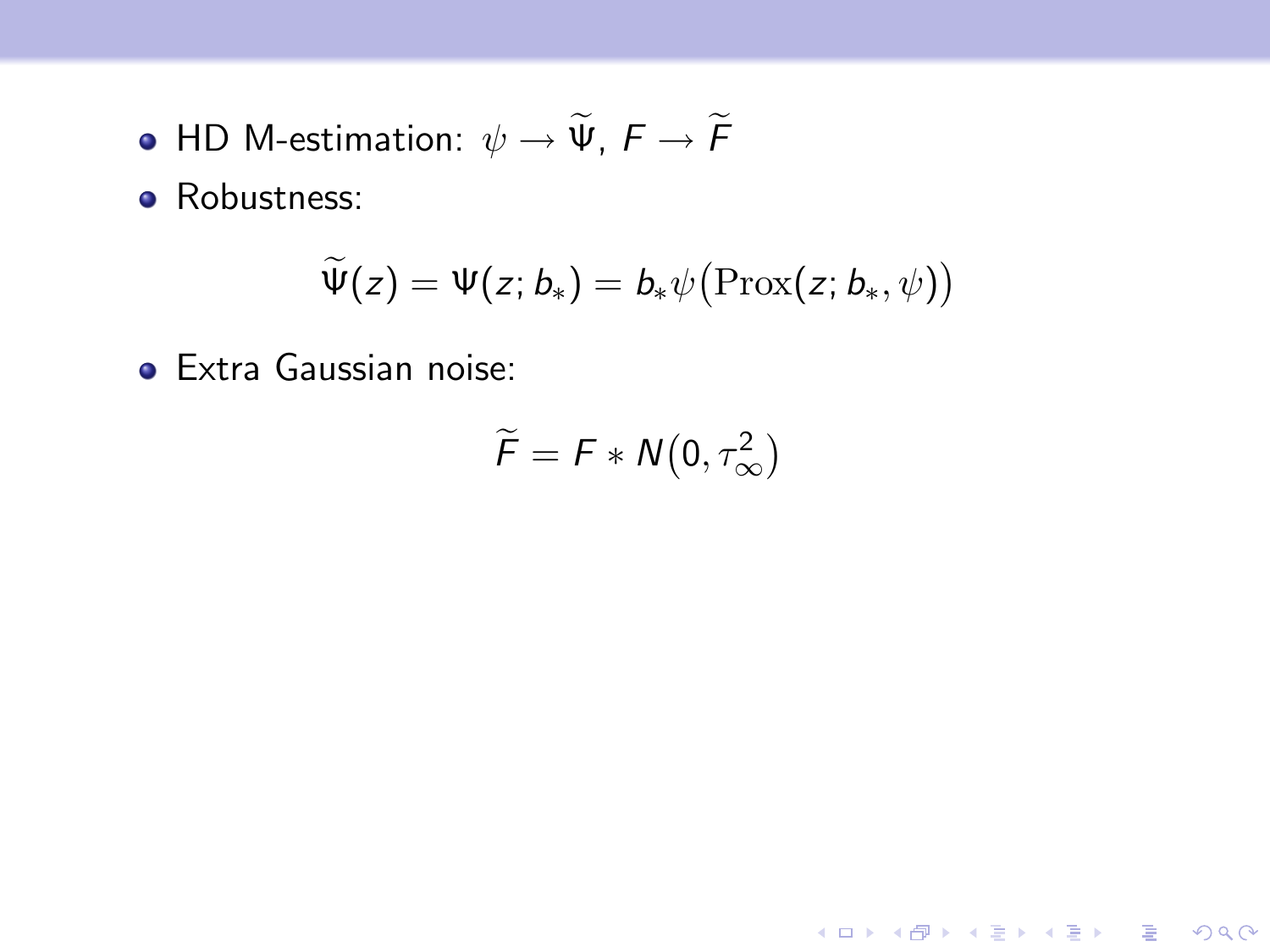- HD M-estimation:  $\psi \to \widetilde{\Psi}$ ,  $F \to \widetilde{F}$
- Robustness:

$$
\widetilde{\Psi}(z)=\Psi(z;b_*)=b_*\psi\bigl(\text{Prox}(z;b_*,\psi)\bigr)
$$

**•** Extra Gaussian noise:

$$
\widetilde{F} = F * N(0, \tau_{\infty}^2)
$$

- How much of is the extra noise intrinsic?
	- The smallest  $\tau_{\infty}^2$  in HD M-estimation (Bean et al, 13)
	- HD Hájek-Le Cam-type convolution theorem for location-scale invariant  $\widehat{\theta}$  and/or dense  $\theta$ ?

K ロ ▶ K @ ▶ K 할 > K 할 > 1 할 > 1 이익어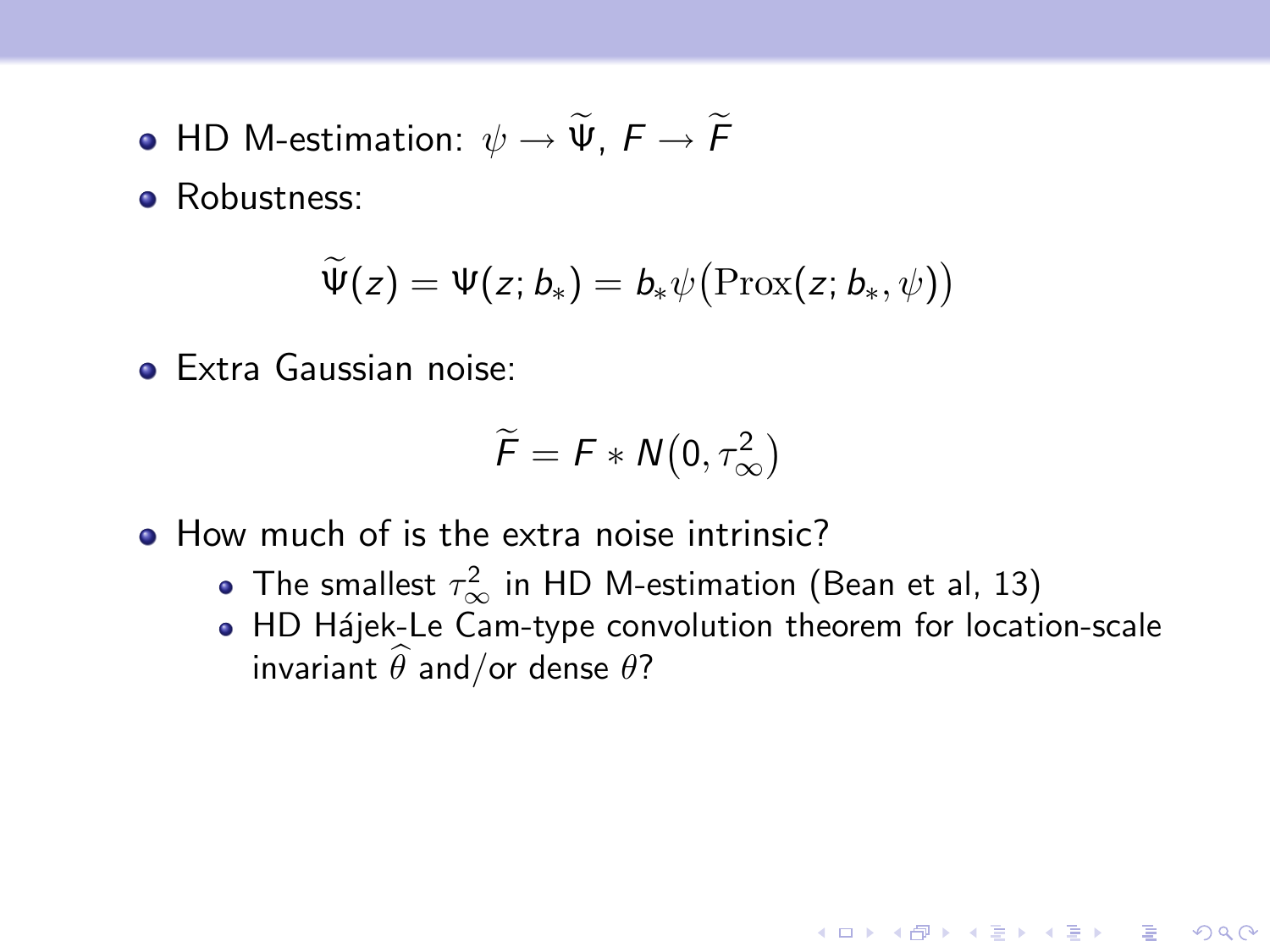Sparse  $\theta$  (Donoho-Johnstone, 94): The extra noise is removable

**K ロ ▶ K 레 ▶ K 로 ▶ K 로 ▶ - 로 - K 이 이 이 이**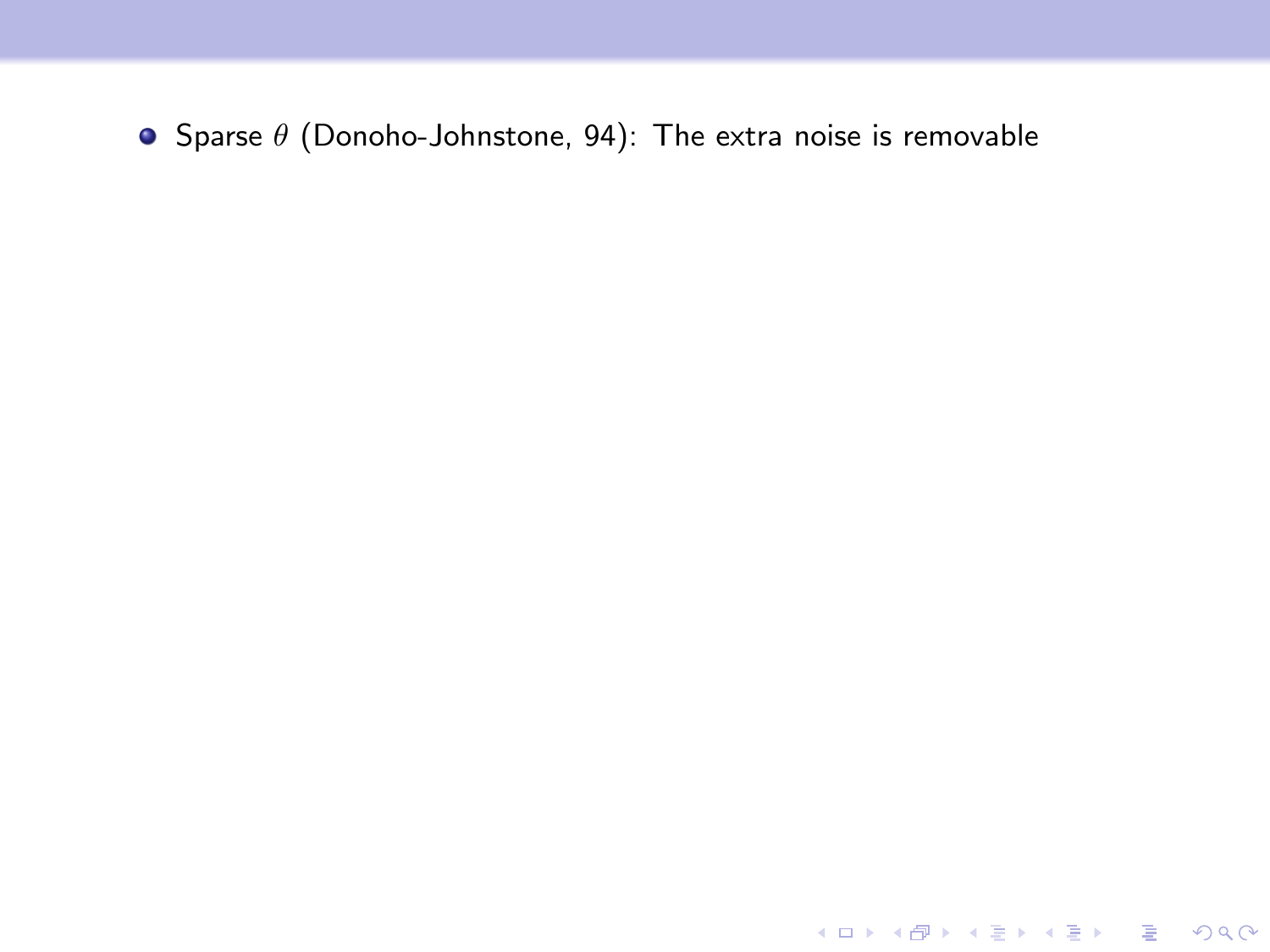**•** Sparse  $\theta$  (Donoho-Johnstone, 94): The extra noise is removable • For "nice"  $F$  and  $X$ , "regular" inference attains

$$
\left\langle a, \left\lbrace \widehat{\theta}^{(\textit{init})} + \mathbf{Z}^\top (\boldsymbol{Y} - \mathbf{X} \widehat{\theta}^{(\textit{init})}) \right\rbrace - \theta \right\rangle \approx \mathcal{N} \Big( 0, \left\langle a, \boldsymbol{\Sigma}^{-1} a \right\rangle \sigma^2_{\mathsf{F}} \Big)
$$

when  $\|{\sf Z}^\top{\sf X} - {\sf I}_{\rho\times\rho}\|_\infty$  is small, where  ${\sf \Sigma} = \mathbb{E}{\sf X}^\top{\sf X}$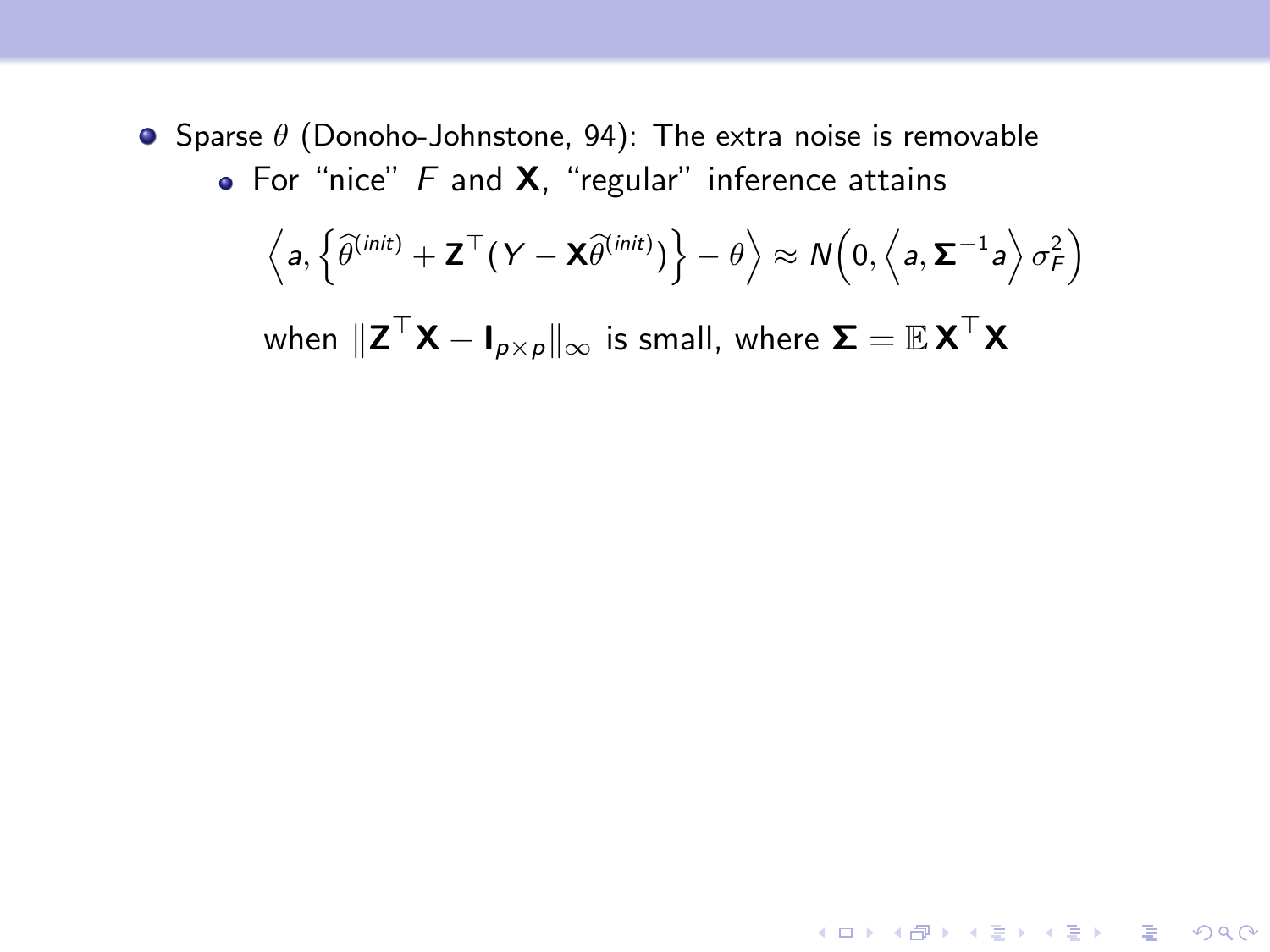**•** Sparse  $\theta$  (Donoho-Johnstone, 94): The extra noise is removable • For "nice"  $F$  and  $X$ , "regular" inference attains

$$
\left\langle a, \left\{ \widehat{\theta}^{(\textit{init})} + \mathbf{Z}^{\top} (Y - \mathbf{X} \widehat{\theta}^{(\textit{init})}) \right\} - \theta \right\rangle \approx \mathcal{N} \left( 0, \left\langle a, \mathbf{\Sigma}^{-1} a \right\rangle \sigma_{\mathsf{F}}^{2} \right)
$$

when  $\|{\sf Z}^\top{\sf X} - {\sf I}_{\rho\times\rho}\|_\infty$  is small, where  ${\sf \Sigma} = \mathbb{E}{\sf X}^\top{\sf X}$ 

 $\bullet$  Dense  $\theta$ : Empirical Bayes?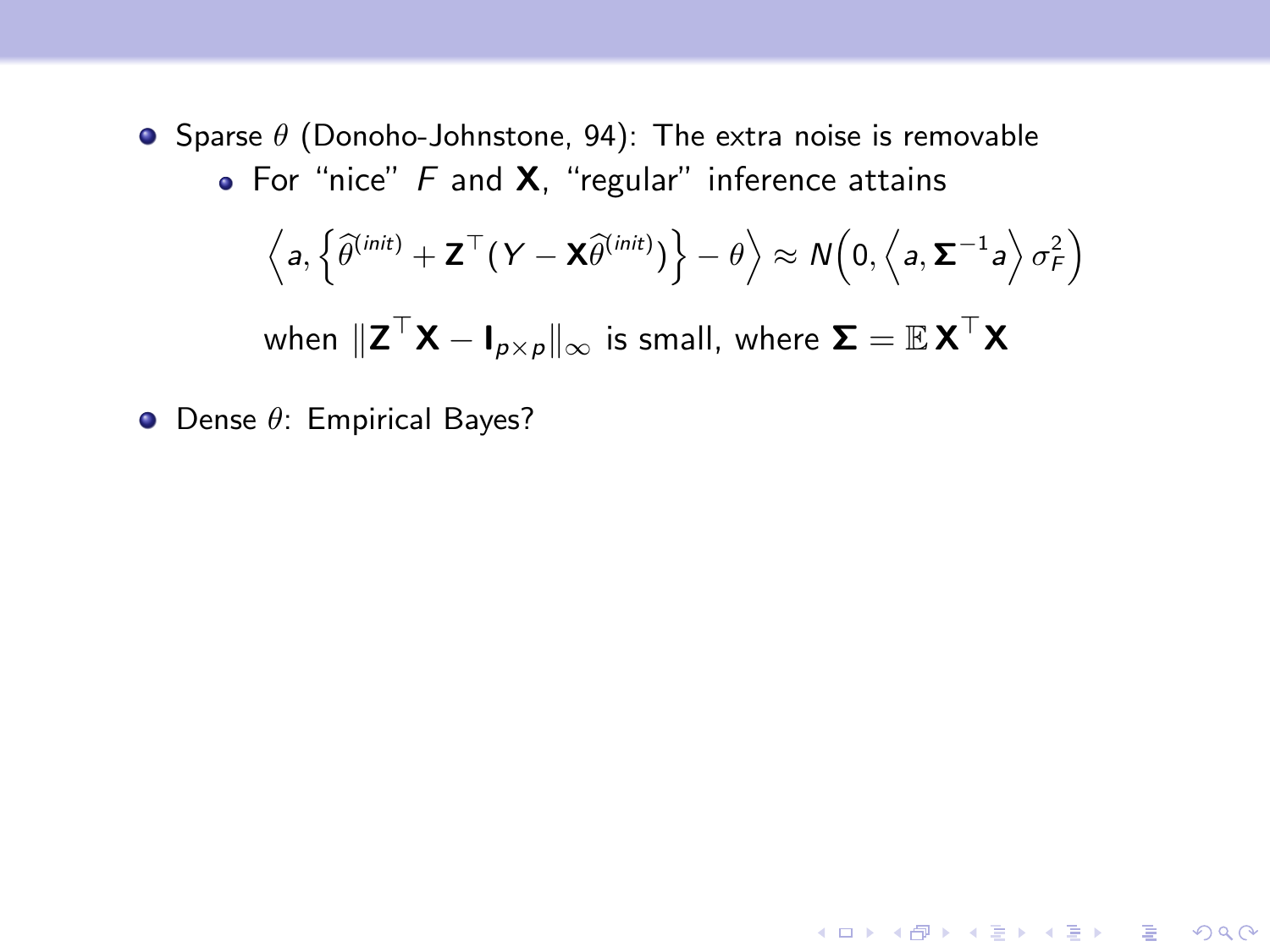- **•** Sparse  $\theta$  (Donoho-Johnstone, 94): The extra noise is removable
	- For "nice"  $F$  and  $X$ , "regular" inference attains

$$
\left\langle a, \left\{ \widehat{\theta}^{(init)} + \mathbf{Z}^{\top} (Y - \mathbf{X} \widehat{\theta}^{(init)}) \right\} - \theta \right\rangle \approx N \Big( 0, \left\langle a, \mathbf{\Sigma}^{-1} a \right\rangle \sigma_F^2 \Big)
$$
  
when  $\|\mathbf{Z}^{\top} \mathbf{X} - \mathbf{I}_{p \times p}\|_{\infty}$  is small, where  $\mathbf{\Sigma} = \mathbb{E} \mathbf{X}^{\top} \mathbf{X}$ 

 $\bullet$  Dense  $\theta$ : Empirical Bayes? Let  $G_n = p^{-1} \sum_{j=1}^p \delta_{\theta_j}$ . In compressed sensing, 1 p  $\sum_{i=1}^{p}$  $\mathbb{E}\Big(t\big(\widehat\theta_j^M\big)-\theta_j\Big)^2\approx \mathsf{BayesRisk}\Big(t(\cdot),V(\widetilde{\Psi},\widetilde{\mathsf{F}}),\mathsf{G}_n\Big)$ 

$$
\sum_{j=1}^{\infty} \mathbb{E}\left(t(\theta_j - \theta_j)\right) \approx \text{Bayesrank}\left(t(\cdot), v(\Psi, r), \mathbf{G}_n\right)
$$

$$
= \int \mathbb{E}\left(t(\theta + \widetilde{\varepsilon}) - \theta\right)^2 G_n(d\theta)
$$

4 D > 4 P + 4 B + 4 B + B + 9 Q O